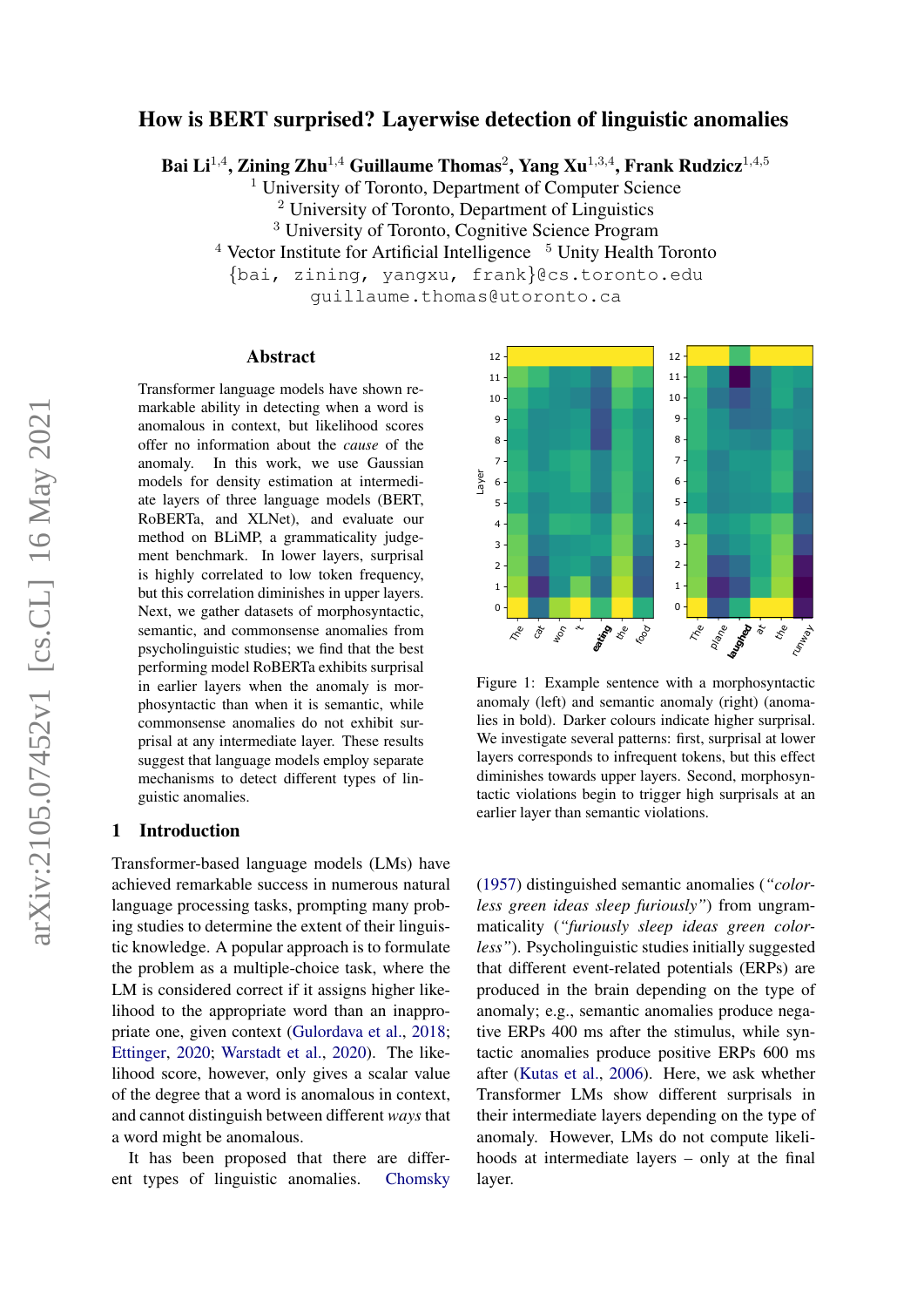In this paper, we introduce a new tool to probe for surprisal at intermediate layers of BERT [\(De](#page-8-3)[vlin et al.,](#page-8-3) [2019\)](#page-8-3), RoBERTa [\(Liu et al.,](#page-9-1) [2019\)](#page-9-1), and XLNet [\(Yang et al.,](#page-10-1) [2019\)](#page-10-1), formulating the problem as density estimation. We train Gaussian models to fit distributions of embeddings at each layer of the LMs. Using BLiMP [\(Warstadt et al.,](#page-10-0) [2020\)](#page-10-0) for evaluation, we show that this model is effective at grammaticality judgement, requiring only a small amount of in-domain text for training. Figure [1](#page-0-0) shows the method using the RoBERTa model on two example sentences.

We apply our model to test sentences drawn from BLiMP and 7 psycholinguistics studies, exhibiting morphosyntactic, semantic, and commonsense anomalies. We find that morphosyntactic anomalies produce out-of-domain embeddings at earlier layers, semantic anomalies at later layers, and no commonsense anomalies, even though the LM's final accuracy is similar. We show that LMs are internally sensitive to the type of linguistic anomaly, which is not apparent if we only had access to their softmax probability outputs. Our source code and data are available at: [https://github.com/SPOClab-ca/](https://github.com/SPOClab-ca/layerwise-anomaly) [layerwise-anomaly](https://github.com/SPOClab-ca/layerwise-anomaly).

## 2 Related work

#### 2.1 Probing LMs for linguistic knowledge

Soon after BERT's release, many papers invented probing techniques to discover what linguistic knowledge it contains, and how this information is distributed between layers (e.g., [Rogers et al.](#page-9-2) [\(2021\)](#page-9-2) provides a comprehensive overview). [Ten](#page-9-3)[ney et al.](#page-9-3) [\(2019\)](#page-9-3) used "edge probing" to determine each layer's contribution to a task's performance, and discovered that the middle layers contributed more when the task was syntactic, and the upper layers more when the task was semantic.

Several papers found that BERT's middle layers contain the most syntactic information. [Kelly et al.](#page-9-4) [\(2020\)](#page-9-4) found that BERT's middle layers are best at distinguishing between sentences with direct and indirect object constructions. [Hewitt and Manning](#page-8-4) [\(2019\)](#page-8-4) used a structural probe to recover syntax trees from contextual embeddings, and found the performance peaked in middle layers.

Probing results are somewhat dependent on the choice of linguistic formalism used to annotate the data, as [Kulmizev et al.](#page-9-5) [\(2020\)](#page-9-5) found for syntax, and [Kuznetsov and Gurevych](#page-9-6) [\(2020\)](#page-9-6) found for se-

mantic roles. [Miaschi et al.](#page-9-7) [\(2020\)](#page-9-7) examined the layerwise performance of BERT for a suite of linguistic features, before and after fine tuning. Our work further investigates what linguistic information is contained in different layers, with a focus on anomalous inputs.

#### 2.2 Neural grammaticality judgements

Many recent probing studies used grammaticality judgement tasks to test the knowledge of specific phenomena in LMs. [Warstadt et al.](#page-10-2) [\(2019\)](#page-10-2) gathered sentences from linguistic publications, and evaluated by Matthews Correlation with the ground truth. More commonly, the model is presented with a binary choice between an acceptable and unacceptable sentence: BLiMP [\(Warstadt](#page-10-0) [et al.,](#page-10-0) [2020\)](#page-10-0) used templates to generate 67k such sentence pairs, covering 12 types of linguistic phenomena. Similarly, [Hu et al.](#page-8-5) [\(2020\)](#page-8-5) created syntactic tests using templates, but defined success criteria using inequalities of LM perplexities.

In contrast with artificial templates, [Gulordava](#page-8-0) [et al.](#page-8-0) [\(2018\)](#page-8-0) generated test cases by perturbing natural corpus data to test long-distance dependencies. Most grammaticality studies focused on syntactic phenomena, but [Rabinovich et al.](#page-9-8) [\(2019\)](#page-9-8) tested LMs' sensitivity to semantic infelicities involving indefinite pronouns.

#### 2.3 Tests of selectional restrictions

Violations of selectional restrictions are one type of linguistic unacceptability, defined as a semantic mismatch between a verb and an argument. [Sasano and Korhonen](#page-9-9) [\(2020\)](#page-9-9) examined the geometry of word classes (e.g., words that can be a direct object of the verb 'play') in word vector models; they compared single-class models against discriminative models for learning word class boundaries. [Chersoni et al.](#page-8-6) [\(2018\)](#page-8-6) tested distributional semantic models on their ability to identify selectional restriction violations using stimuli from two psycholinguistic datasets. Finally, [Metheniti et al.](#page-9-10) [\(2020\)](#page-9-10) tested how much BERT relies on selectional restriction information versus other contextual information for making masked word predictions.

#### 2.4 Psycholinguistic tests for LMs

The N400 response is a negative event-related potential that occurs roughly 400ms after a stimulus in human brains, and is generally associated with the stimulus being semantically anomalous with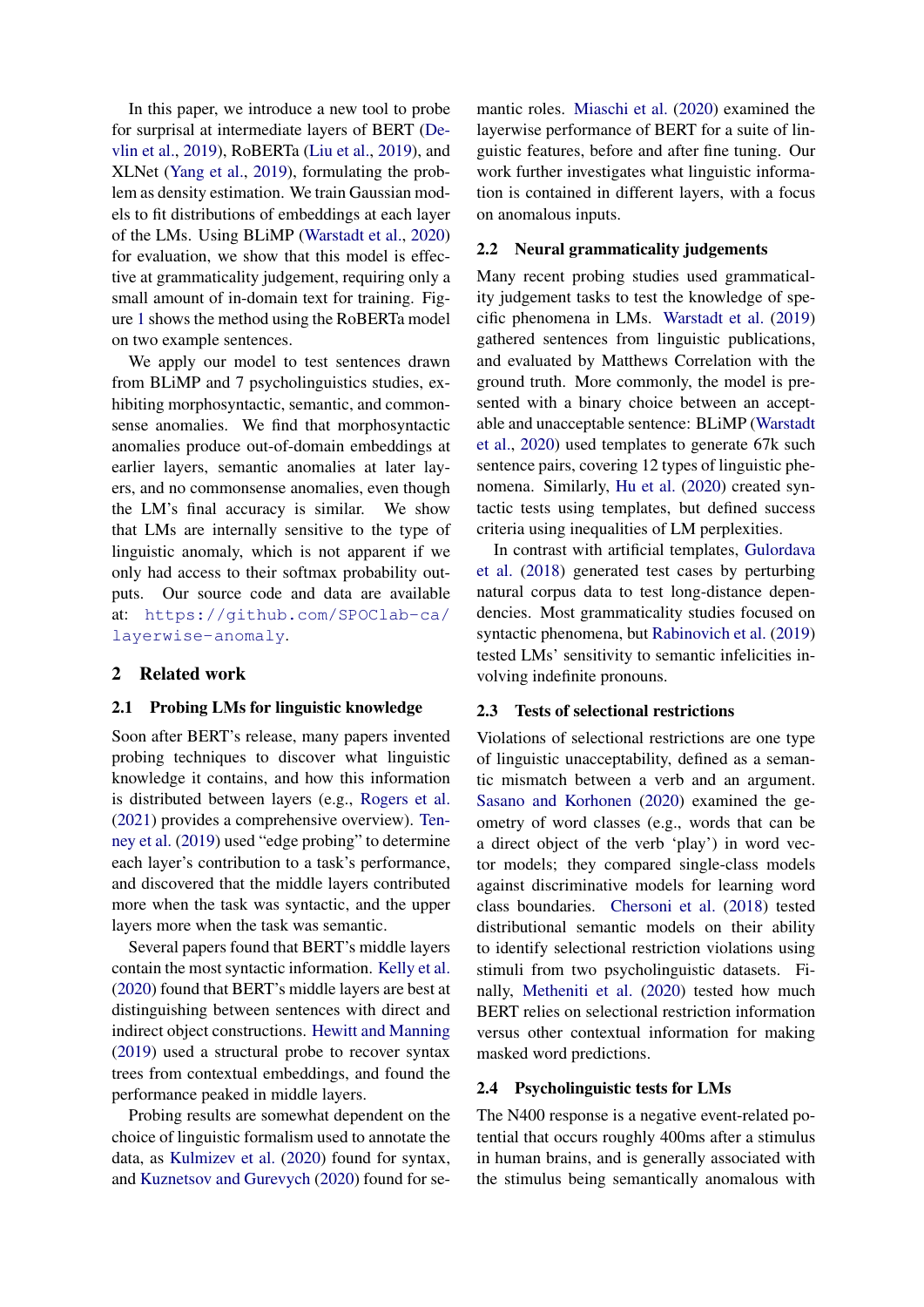respect to the preceding context [\(Kutas and Fed](#page-9-11)[ermeier,](#page-9-11) [2011\)](#page-9-11). Although many studies have been performed with a diverse range of linguistic stimuli, exactly what conditions trigger the N400 response is still an open question. [Frank et al.](#page-8-7) [\(2015\)](#page-8-7) found that the N400 response is correlated with surprisal, i.e., how unlikely an LM predicts a word given the preceding context.

Recently, several studies have investigated relationships between surprisal in neural LMs and the N400 response. [Michaelov and Bergen](#page-9-12) [\(2020\)](#page-9-12) compared human N400 amplitudes with LSTM-based models using stimuli from several psycholinguistic studies. [Ettinger](#page-8-1) [\(2020\)](#page-8-1) used data from three psycholinguistic studies to probe BERT's knowledge of commonsense and negation. Our work is similar to the latter – we leverage psycholinguistic studies for their stimuli, but we do not use the their N400 amplitude results.

## 3 Model

We use the transformer language model as a contextual embedding extractor (we write this as BERT for convenience). Let  $L$  be the layer index, which ranges from 0 to 12 on all of our models. Using a training corpus  $\{w_1, \dots, w_T\}$ , we extract contextual embeddings at layer L for each token:

$$
\boldsymbol{x}_1^{(L)}, \cdots, \boldsymbol{x}_T^{(L)} = \text{BERT}_L(w_1, \cdots, w_T). \quad (1)
$$

Next, we fit a multivariate Gaussian on the extracted embeddings:

$$
\boldsymbol{x}_1^{(L)}, \cdots, \boldsymbol{x}_T^{(L)} \sim \mathcal{N}(\widehat{\boldsymbol{\mu}}_L, \widehat{\boldsymbol{\Sigma}}_L).
$$
 (2)

For evaluating the layerwise surprisal of a new sentence  $s = [t_1, \dots, t_n]$ , we similarly extract contextual embeddings using the language model:

<span id="page-2-0"></span>
$$
\boldsymbol{y}_1, \cdots, \boldsymbol{y}_n = \text{BERT}_L(t_1, \cdots, t_n). \tag{3}
$$

The surprisal of each token is the negative log likelihood of the contextual vector according to the multivariate Gaussian:

$$
G_i = -\log p(\boldsymbol{y}_i \mid \widehat{\boldsymbol{\mu}}_L, \widehat{\boldsymbol{\Sigma}}_L) \quad \text{for } i = 1 \dots n. \tag{4}
$$

Finally, we define the surprisal of sentence s as the sum of surprisals of all of its tokens, which is also the joint log likelihood of all of the embeddings:

surprisal<sub>L</sub>(
$$
t_1, \dots, t_n
$$
) =  $\sum_{i=1}^{n} G_i$   
=  $-\log p(\mathbf{y}_1, \dots, \mathbf{y}_n | \hat{\boldsymbol{\mu}}_L, \hat{\boldsymbol{\Sigma}}_L)$ . (5)

#### 3.1 Connection to Mahalanobis distance

The theoretical motivation for using the sum of log likelihoods is that when we fit a Gaussian model with full covariance matrix, low likelihood corresponds exactly to high Mahalanobis distance from the in-distribution points. The score given by the Gaussian model is:

$$
G = -\log p(\mathbf{y} \mid \widehat{\boldsymbol{\mu}}_L, \widehat{\boldsymbol{\Sigma}}_L)
$$
  
= 
$$
-\log \left( \frac{1}{(2\pi)^{D/2} |\widehat{\boldsymbol{\Sigma}}_L|^{1/2}} \exp(-\frac{1}{2}d^2) \right), \quad (6)
$$

where  $D$  is the dimension of the vector space, and d is the Mahalanobis distance:

$$
d = \sqrt{(y - \widehat{\boldsymbol{\mu}}_L)^T \widehat{\boldsymbol{\Sigma}}_L^{-1} (y - \widehat{\boldsymbol{\mu}}_L)}.
$$
 (7)

Rearranging, we get:

$$
d^2 = 2G - D\log(2\pi) - \log|\hat{\Sigma}_L|,\qquad(8)
$$

thus the negative log likelihood is the squared Mahalanobis distance plus a constant.

Various methods based on Mahalanobis distance have been used for anomaly detection in neural networks; for example, [Lee et al.](#page-9-13) [\(2018\)](#page-9-13) proposed a similar method for out-of-domain detection in neural classification models, and [Cao](#page-8-8) [et al.](#page-8-8) [\(2020\)](#page-8-8) found the Mahalanobis distance method to be competitive with more sophisticated methods on medical out-of-domain detection. In Transformer models, [Podolskiy et al.](#page-9-14) [\(2021\)](#page-9-14) used Mahalanobis distance for out-of-domain detection, outperforming methods based on softmax probability and likelihood ratios.

Gaussian assumptions. Our model assumes that the embeddings at every layer follow a multivariate Gaussian distribution. Since the Gaussian distribution is the maximum entropy distribution given a mean and covariance matrix, it makes the fewest assumptions and is therefore a reasonable default. [Hennigen et al.](#page-8-9) [\(2020\)](#page-8-9) found that embeddings sometimes do not follow a Gaussian distribution, but it is unclear what alternative distribution would be a better fit, so we will assume a Gaussian distribution in this work.

#### <span id="page-2-1"></span>3.2 Training and evaluation

<span id="page-2-2"></span>For all of our experiments, we use the 'base' versions of pretrained language models BERT [\(De](#page-8-3)[vlin et al.,](#page-8-3) [2019\)](#page-8-3), RoBERTa [\(Liu et al.,](#page-9-1) [2019\)](#page-9-1), and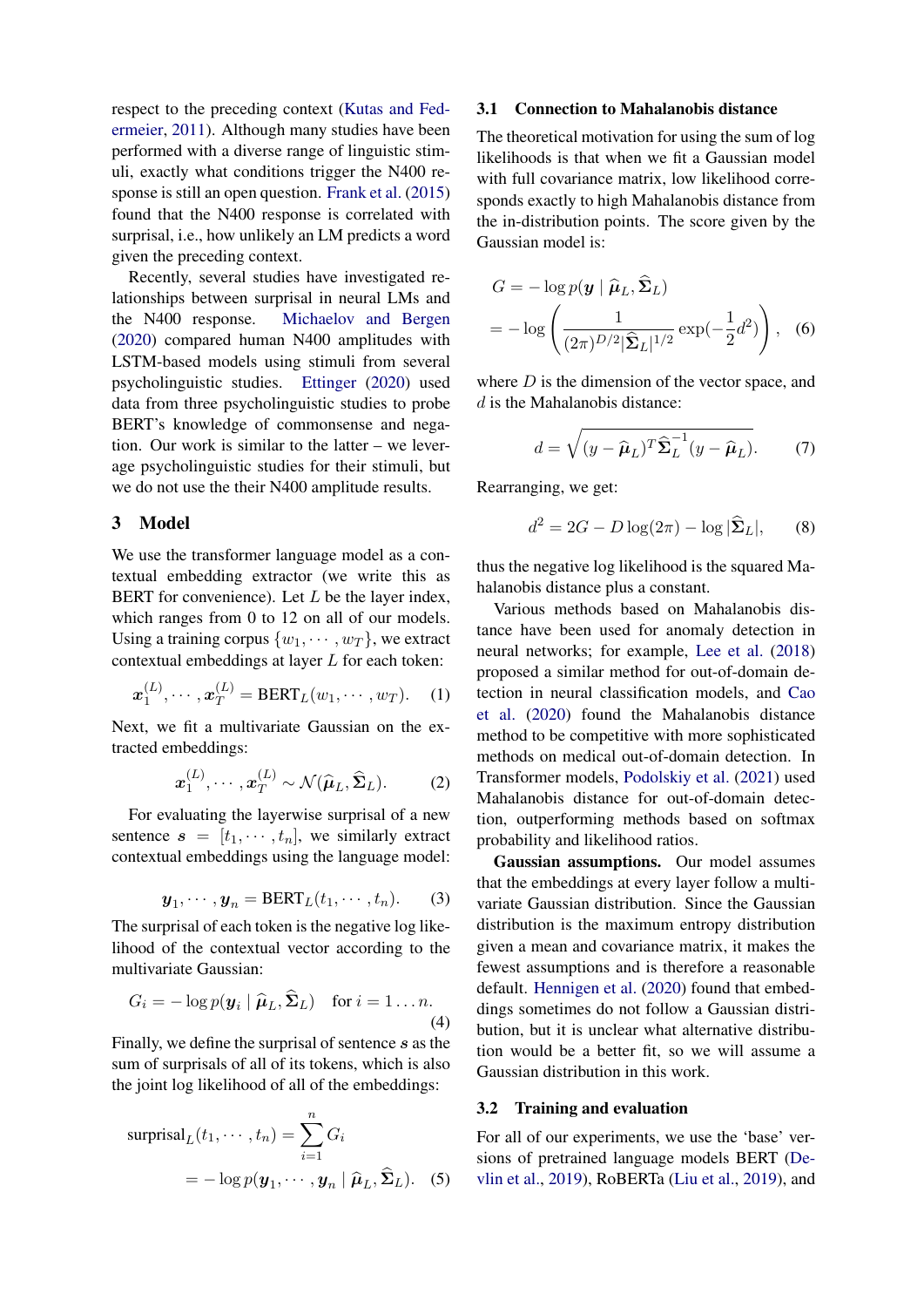<span id="page-3-0"></span>

Figure 2: BLiMP accuracy different amounts of training data and across layers, for three LMs. About 1000 sentences are needed before a plateau is reached (mean tokens per sentence = 15.1).

XLNet [\(Yang et al.,](#page-10-1) [2019\)](#page-10-1), provided by Hugging-Face [\(Wolf et al.,](#page-10-3) [2020\)](#page-10-3). Each of these models have 12 contextual layers plus a  $0<sup>th</sup>$  static layer, and each layer is 768-dimensional.

We train the Gaussian model on randomly selected sentences from the British National Corpus [\(Leech,](#page-9-15) [1992\)](#page-9-15), representative of acceptable English text from various genres. We evaluate on BLiMP [\(Warstadt et al.,](#page-10-0) [2020\)](#page-10-0), a dataset of 67k minimal sentence pairs that test acceptability judgements across a variety of syntactic and semantic phenomena. In our case, a sentence pair is considered correct if the sentence-level surprisal of the unacceptable sentence is higher than that of the acceptable sentence.

How much training data is needed? We experiment with training data sizes ranging from 10 to 10,000 sentences (Figure [2a\)](#page-3-0). Compared to the massive amount of data needed for pretraining the LMs, we find that a modest corpus suffices for training the Gaussian anomaly model, and a plateau is reached after 1000 sentences for all three models. Therefore, we use 1000 training sentences (unless otherwise noted) for all subsequent experiments in this paper.

Which layers are sensitive to anomaly? We vary  $L$  from 0 to 12 in all three models (Figure [2b\)](#page-3-0). The layer with the highest accuracy differs between models: layer 9 has the highest accuracy for BERT, 11 for RoBERTa, and 6 for XLNet. All models experience a sharp drop in the last layer, likely because the last layer is specialized for the MLM pretraining objective.

Comparisons to other models. Our bestperforming model is RoBERTa, with an accuracy of 0.830. This is slightly higher the best model reported in BLiMP (GPT-2, with accuracy 0.801).

We do not claim to beat the state-of-the-art on BLiMP: [Salazar et al.](#page-9-16) [\(2020\)](#page-9-16) obtains a higher accuracy of 0.865 using RoBERTa-large. Even though the main goal of this paper is not to maximize accuracy on BLiMP, our Gaussian anomaly model is competitive with other transformer-based models on this task.

In Appendix [A,](#page-11-0) we explore variations of the Gaussian anomaly model, such as varying the type of covariance matrix, Gaussian mixture mod-els, and one-class SVMs (Schölkopf et al., [2000\)](#page-9-17). However, none of these variants offer a significant improvement over a single Gaussian model with full covariance matrix.

#### 3.3 Lower layers are sensitive to frequency

We notice that surprisal scores in the lower layers are sensitive to token frequency: higher frequency tokens produce embeddings close to the center of the Gaussian distribution, while lower frequency tokens are at the periphery. The effect gradually diminishes towards the upper layers.

To quantify the sensitivity to frequency, we compute token-level surprisal scores for 5000 sentences from BNC that were not used in training. We then compute the Pearson correlation between the surprisal score and log frequency for each token (Figure [3\)](#page-4-0). In all three models, there is a high correlation between the surprisal score and log frequency at the lower layers, which diminishes at the upper layers. A small positive correlation persists until the last layer, except for XLNet, in which the correlation eventually disappears.

There does not appear to be any reports of this phenomenon in previous work. For static word vectors, [Gong et al.](#page-8-10) [\(2018\)](#page-8-10) found that embeddings for low-frequency words lie in a different region of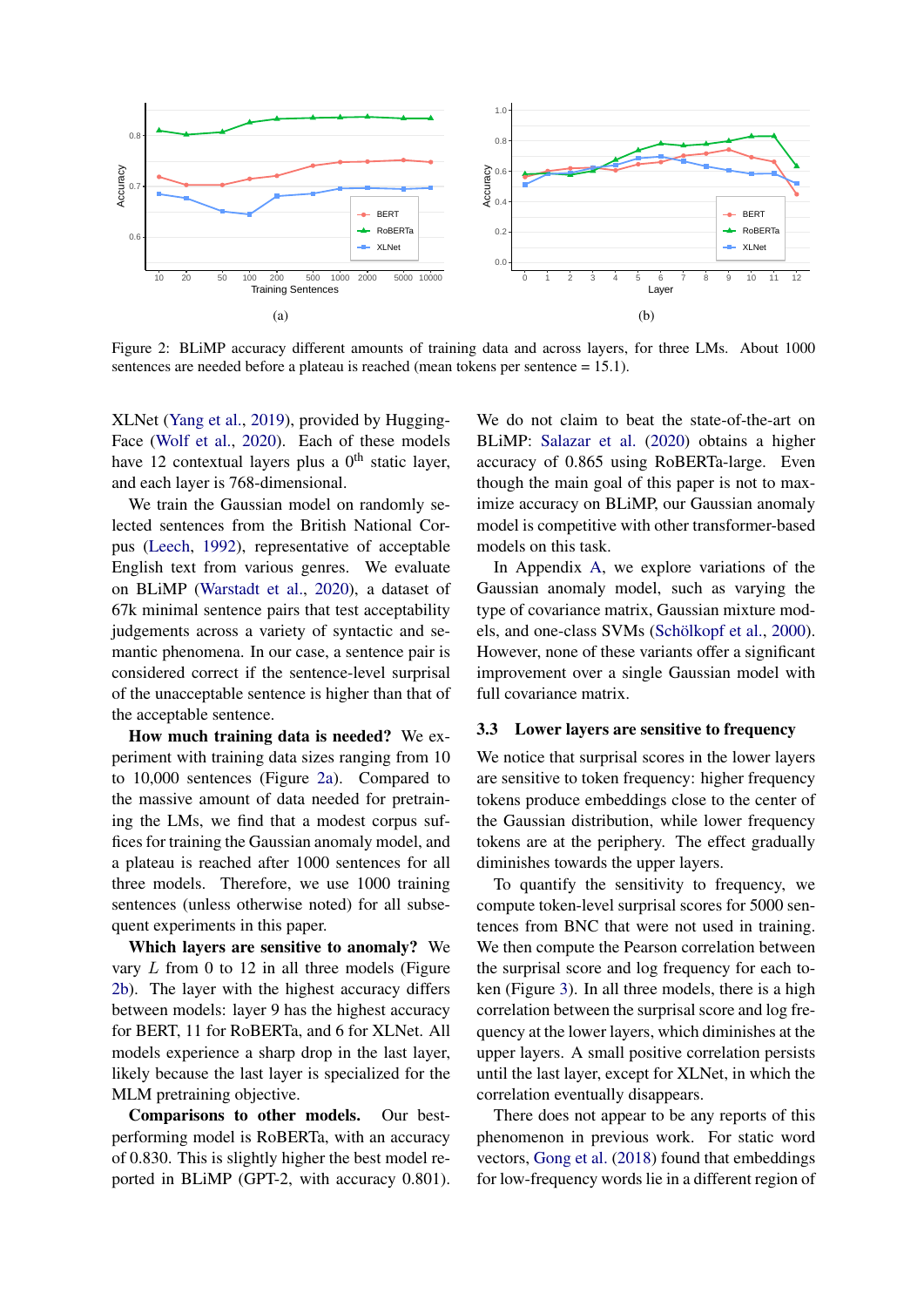<span id="page-4-0"></span>

Figure 3: Pearson correlation between token-level surprisal scores (Equation [4\)](#page-2-0) and log frequency. The correlation is highest in the lower layers, and decreases in the upper layers.

the embedding space than high-frequency words. We find evidence that the same phenomenon occurs in contextual embeddings (Appendix [B\)](#page-12-0). In this scenario, the Gaussian model fits the highfrequency region and assigns lower likelihoods to the low-frequency region, explaining the positive correlation at all layers; however, it is still unclear why the correlation diminishes at upper layers.

## 4 Levels of linguistic anomalies

We turn to the question of whether LMs exhibit different behaviour when given inputs with different types of linguistic anomalies. The task of partitioning linguistic anomalies into several distinct classes can be challenging. Syntax and semantics have a high degree of overlap – there is no widely accepted criterion for distinguishing between ungrammaticality and semantic anomaly  $(e.g., Abrusán (2019) gives a survey of current)$  $(e.g., Abrusán (2019) gives a survey of current)$  $(e.g., Abrusán (2019) gives a survey of current)$ proposals), and [Poulsen](#page-9-18) [\(2012\)](#page-9-18) challenges this dichotomy entirely. Similarly, [Warren et al.](#page-9-19) [\(2015\)](#page-9-19) noted that semantic anomalies depend somewhat on world knowledge.

Within a class, the anomalies are also heterogeneous (e.g., ungrammaticality may be due to violations of agreement, *wh*-movement, negative polarity item licensing, etc), which might each affect the LMs differently. Thus, we define three classes of anomalies that do not attempt to cover all possible linguistic phenomena, but captures different levels of language processing while retaining internal uniformity:

1. Morphosyntactic anomaly: an error in the inflected form of a word, for example, subject-verb agreement (*\*the boy eat the* *sandwich*), or incorrect verb tense or aspect inflection (*\*the boy eaten the sandwich*). In each case, the sentence can be corrected by changing the inflectional form of one word.

- 2. Semantic anomaly: a violation of a selectional restriction, such as animacy (*#the house eats the sandwich*). In these cases, the sentence can be corrected by replacing one of the verb's arguments with another one in the same word class that satisfies the verb's selectional restrictions.
- 3. Commonsense anomaly: sentence describes an situation that is atypical or implausible in the real world but is otherwise acceptable (*#the customer served the waitress*).

#### 4.1 Summary of anomaly datasets

We use two sources of data for experiments on linguistic anomalies: synthetic sentences generated from templates, and materials from psycholinguistic studies. Both have advantages and disadvantages – synthetic data can be easily generated in large quantities, but the resulting sentences may be odd in unintended ways. Psycholinguistic stimuli are designed to control for confounding factors (e.g., word frequency) and human-validated for acceptability, but are smaller (typically fewer than 100 sentence pairs).

We curate a set of 12 tasks from BLiMP and 7 psycholinguistic studies<sup>[1](#page-4-1)</sup>. Each sentence pair consists of a control and an anomalous sentence, so that all sentences within a task differ in a consistent manner. Table [1](#page-5-0) shows an example sentence pair from each task. We summarize each dataset:

1. BLiMP [\(Warstadt et al.,](#page-10-0) [2020\)](#page-10-0): we use subject-verb and determiner-noun agreement tests as morphosyntactic anomaly tasks. For simplicity, we only use the basic regular sentences, and exclude sentences involving irregular words or distractor items. We also use the two argument structure tests involving animacy as a semantic anomaly task. All three BLiMP tasks therefore have 2000 sentence pairs.

<span id="page-4-1"></span><sup>&</sup>lt;sup>1</sup>Several of these stimuli have been used in natural language processing research. [Chersoni et al.](#page-8-6) [\(2018\)](#page-8-6) used the data from Pylkkänen and McElree [\(2007\)](#page-9-20) and [Warren et al.](#page-9-19) [\(2015\)](#page-9-19) to probe word vectors for knowledge of selectional restrictions. [Ettinger](#page-8-1) [\(2020\)](#page-8-1) used data from [Federmeier and](#page-8-12) [Kutas](#page-8-12) [\(1999\)](#page-8-12) and [Chow et al.](#page-8-13) [\(2016\)](#page-8-13), which were referred to as CPRAG-102 and ROLE-88 respectively.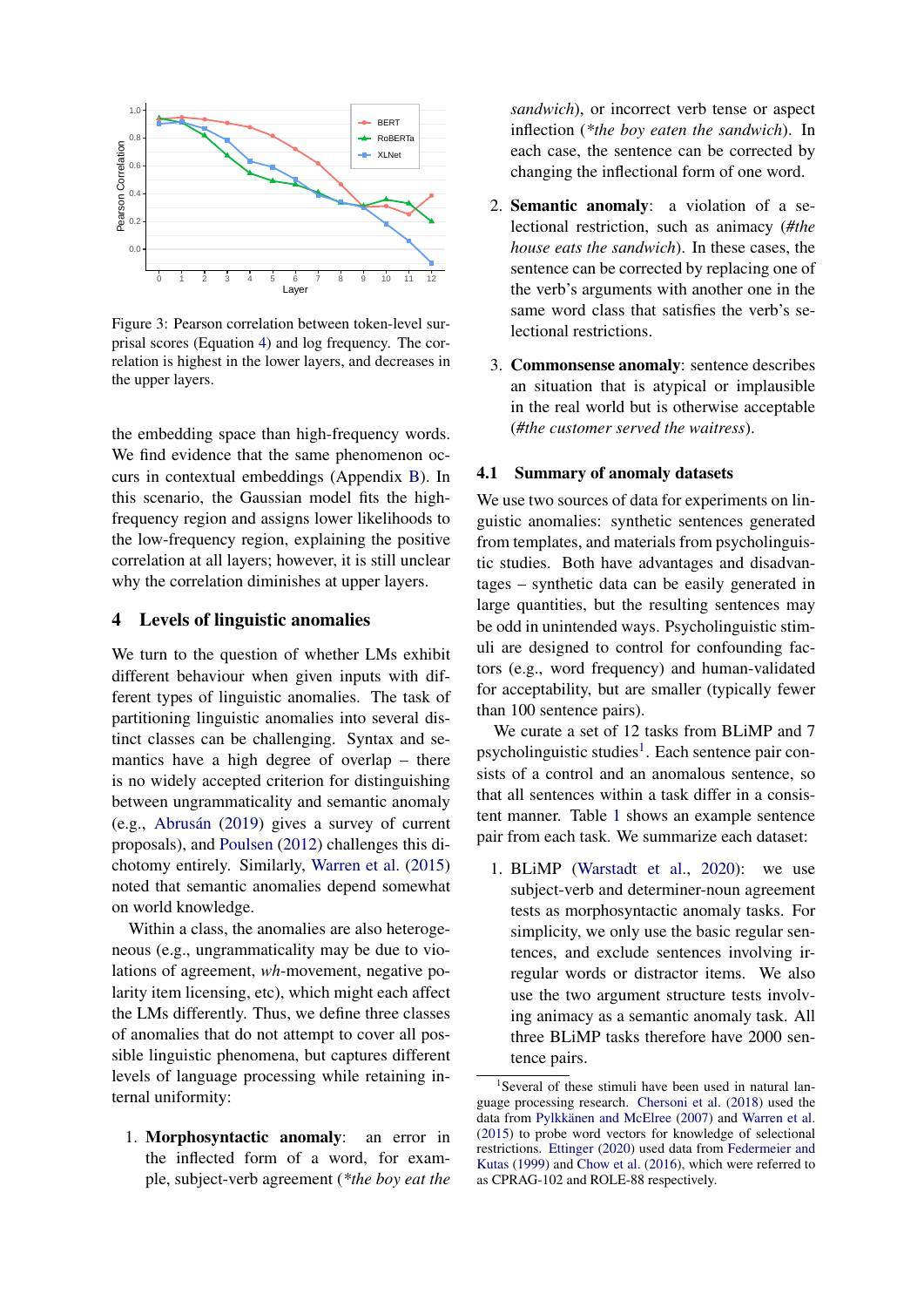<span id="page-5-0"></span>

| <b>Type</b>  | <b>Task</b>                           | <b>Correct Example</b>                                                                               | <b>Incorrect Example</b>                                                                                |  |  |
|--------------|---------------------------------------|------------------------------------------------------------------------------------------------------|---------------------------------------------------------------------------------------------------------|--|--|
|              | BLiMP (Subject-Verb)                  | These casseroles <b>disgust</b> Kayla.                                                               | These casseroles <b>disgusts</b> Kayla.                                                                 |  |  |
| Morphosyntax | BLiMP (Det-Noun)                      | Craig explored that grocery store.                                                                   | Craig explored that grocery stores.                                                                     |  |  |
|              | <b>Osterhout and Nicol</b><br>(1999)  | The cats won't <b>eat</b> the food that<br>Mary gives them.                                          | The cats won't <b>eating</b> the food that<br>Mary gives them.                                          |  |  |
|              | BLiMP (Animacy)                       | Amanda was respected by some<br>waitresses.                                                          | Amanda was respected by some<br>picture.                                                                |  |  |
| Semantic     | Pylkkänen and McElree<br>(2007)       | The pilot <b>flew</b> the airplane after<br>the intense class.                                       | The pilot <b>amazed</b> the airplane after<br>the intense class.                                        |  |  |
|              | Warren et al. $(2015)$                | Corey's hamster <b>explored</b> a nearby<br>backpack and filled it with sawdust.                     | Corey's hamster <b>entertained</b> a nearby<br>backpack and filled it with sawdust.                     |  |  |
|              | <b>Osterhout and Nicol</b><br>(1999)  | The cats won't <b>eat</b> the food that<br>Mary gives them.                                          | The cats won't <b>bake</b> the food that<br>Mary gives them.                                            |  |  |
|              | <b>Osterhout and Mobley</b><br>(1995) | The plane sailed through the air and<br>landed on the runway.                                        | The plane sailed through the air and<br>laughed on the runway.                                          |  |  |
|              | Warren et al. $(2015)$                | Corey's hamster <b>explored</b> a nearby<br>backpack and filled it with sawdust.                     | Corey's hamster lifted a nearby<br>backpack and filled it with sawdust.                                 |  |  |
| Commonsense  | <b>Federmeier and Kutas</b><br>(1999) | "Checkmate," Rosalie announced<br>with glee. She was getting to be.<br>really good at <b>chess</b> . | "Checkmate," Rosalie announced<br>with glee. She was getting to be.<br>really good at <b>monopoly</b> . |  |  |
|              | Chow et al. $(2016)$                  | The restaurant owner forgot which<br>customer the waitress had served.                               | The restaurant owner forgot which<br>waitress the customer had served.                                  |  |  |
|              | Urbach and Kutas (2010)               | Prosecutors accuse defendants of<br>committing a crime.                                              | Prosecutors accuse sheriffs of<br>committing a crime.                                                   |  |  |

Table 1: Example sentence pair for each of the 12 tasks. The 3 BLiMP tasks are generated from templates; the others are stimuli materials taken from psycholinguistic studies.

- 2. [Osterhout and Nicol](#page-9-21) [\(1999\)](#page-9-21): contains 90 sentence triplets containing a control, syntactic, and semantic anomaly. Syntactic anomalies involve a modal verb followed by a verb in *-ing* form; semantic anomalies have a selectional restriction violation between the subject and verb. There are also double anomalies (simultaneously syntactic and semantic) which we do not use.
- 3. Pylkkänen and McElree [\(2007\)](#page-9-20): contains 70 sentence pairs where the verb is replaced in the anomalous sentence with one that requires an animate object, thus violating the selectional restriction. In half the sentences, the verb is contained in an embedded clause.
- 4. [Warren et al.](#page-9-19) [\(2015\)](#page-9-19): contains 30 sentence triplets with a possible condition, a selectional restriction violation between the subject and verb, and an impossible condition where the subject cannot carry out the action, i.e., a commonsense anomaly.
- 5. [Osterhout and Mobley](#page-9-22) [\(1995\)](#page-9-22): we use data from experiment 2, containing 90 sentence pairs where the verb in the anomalous sentence is semantically inappropriate. The ex-

periment also tested gender agreement errors, but we do not include these stimuli.

- 6. [Federmeier and Kutas](#page-8-12) [\(1999\)](#page-8-12): contains 34 sentence pairs, where the final noun in each anomalous sentence is an inappropriate completion, but in the same semantic category as the expected completion.
- 7. [Chow et al.](#page-8-13) [\(2016\)](#page-8-13): contains 44 sentence pairs, where two of the nouns in the anomalous sentence are swapped to reverse their roles. This is the only task in which the sentence pair differs by more than one token.
- 8. [Urbach and Kutas](#page-9-23) [\(2010\)](#page-9-23): contains 120 sentence pairs, where the anomalous sentence replaces a patient of the verb with an atypical one.

# 4.2 Quantifying layerwise surprisal

Let  $\mathcal{D} = \{(\mathbf{s}_1, \mathbf{s}'_1), \cdots, (\mathbf{s}_n, \mathbf{s}'_n)\}\$  be a dataset of sentence pairs, where  $s_i$  is a control sentence and  $s_i$  is an anomalous sentence. For each layer L, we define the *surprisal gap* as the mean difference of surprisal scores between the control and anoma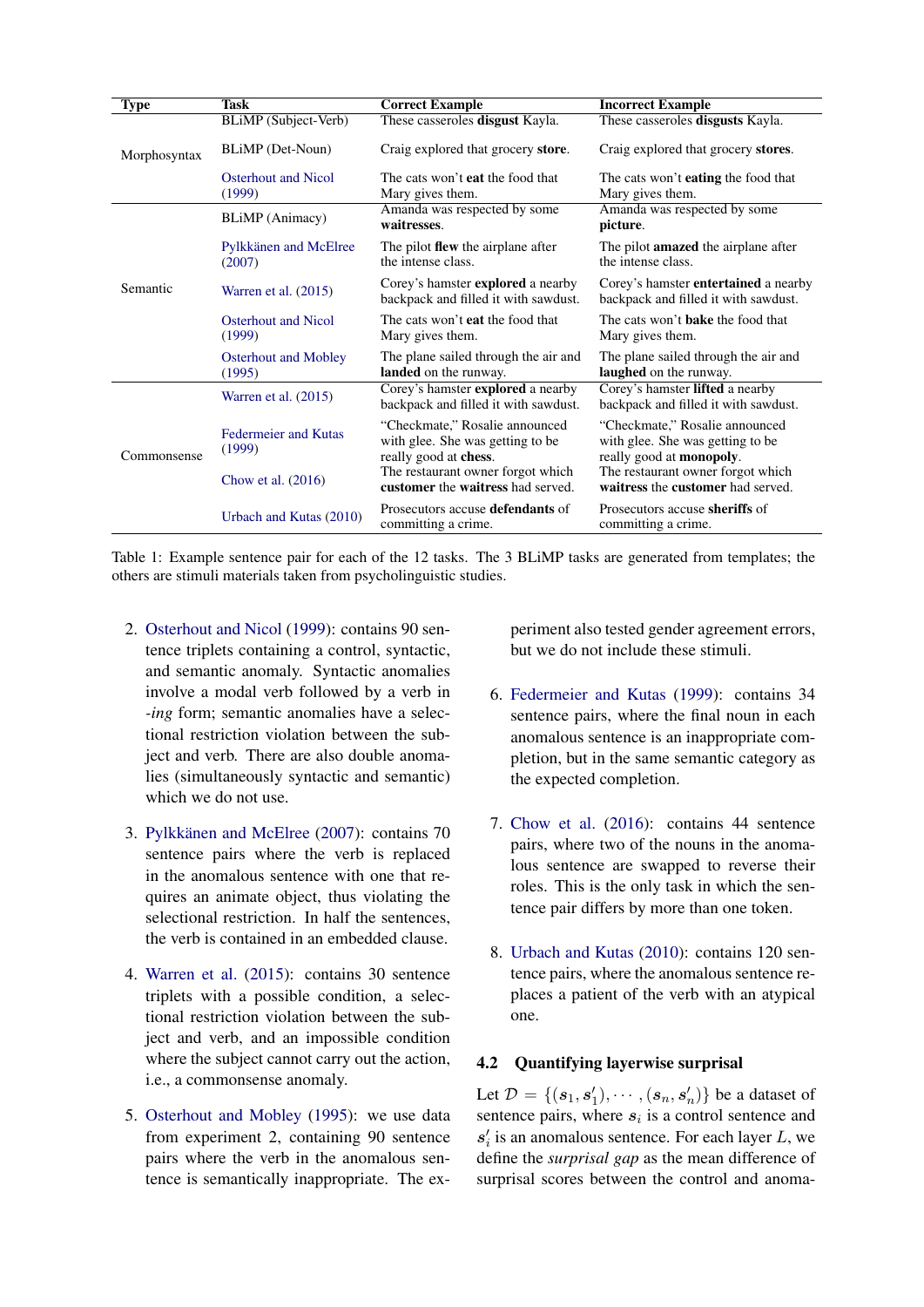lous sentences, scaled by the standard deviation:

$$
\text{surprisal gap}_L(\mathcal{D}) = \frac{\mathbb{E}\{\text{surprisal}_L(s_i') - \text{surprisal}_L(s_i)\}_{i=1}^n}{\sigma\{\text{surprisal}_L(s_i') - \text{surprisal}_L(s_i)\}_{i=1}^n} \quad (9)
$$

The surprisal gap is a scale-invariant measure of sensitivity to anomaly, similar to a signal-tonoise ratio. While surprisal scores are unitless, the surprisal gap may be viewed as the number of standard deviations that anomalous sentences trigger surprisal above control sentences. This is advantageous over accuracy scores, which treats the sentence pair as correct when the anomalous sentence has higher surprisal by any margin; this hard cutoff masks differences in the magnitude of surprisal. The metric also allows for fair comparison of surprisal scores across datasets of vastly different sizes. Figure [4](#page-6-0) shows the surprisal gap for all 12 tasks, using the RoBERTa model; the results for BERT and XLNet are in the Appendix [C.](#page-12-1)

Next, we compare the performance of the Gaussian model with the masked language model (MLM). We score each instance as correct if the masked probability of the correct word is higher than the anomalous word. One limitation of the MLM approach is that it requires the sentence pair to be identical in all places except for one token, since the LMs do not support modeling joint probabilities over multiple tokens. To ensure fair comparison between GM and MLM, we exclude instances where the differing token is outof-vocabulary in any of the LMs (this excludes approximately 30% of instances). For the Gaussian model, we compute accuracy using the bestperforming layer for each model (Section [3.2\)](#page-2-1). The results are listed in Table [2.](#page-7-0)

## 5 Discussion

#### 5.1 Anomaly type and surprisal

Morphosyntactic anomalies generally appear earlier than semantic anomalies (Figure [4\)](#page-6-0). The surprisal gap plot exhibits different patterns depending on the type of linguistic anomaly: morphosyntactic anomalies produce high surprisal relatively early (layers 3-4), while semantic anomalies produce low surprisals until later (layers 9 and above). Commonsense anomalies do not result in surprisals at *any* layer: the surprisal gap is near zero for all of the commonsense tasks. The observed difference between morphosyntactic and semantic<br>difference between morphosyntactic anomalies (Figure 4). The sur-<br>ing on the type of linguistic anomaly: morphosyn-<br>dactic anomalies produce high surprisal relatively<br>early

<span id="page-6-0"></span>

Figure 4: Layerwise surprisal gaps for all tasks using the RoBERTa model. Generally, a positive surprisal gap appears in earlier layers for morphosyntactic tasks than for semantic tasks; no surprisal gap appears at any layer for commonsense tasks.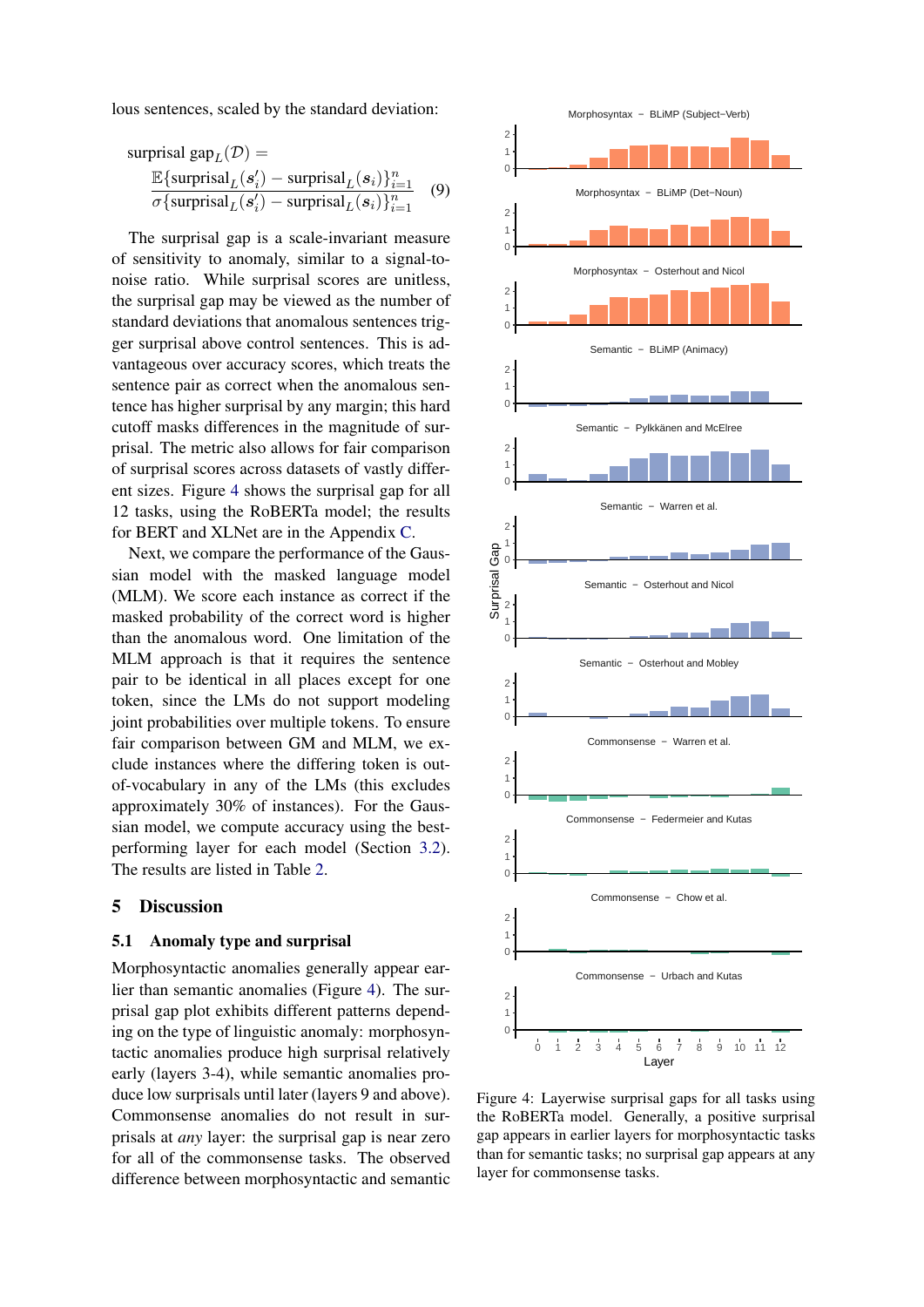<span id="page-7-0"></span>

| <b>Type</b>  | Task                         | <b>Size</b> | <b>BERT</b> |          | <b>RoBERTa</b> |          | <b>XLNet</b> |          |
|--------------|------------------------------|-------------|-------------|----------|----------------|----------|--------------|----------|
|              |                              |             | <b>GM</b>   | MLM      | <b>GM</b>      | MLM      | <b>GM</b>    | MLM      |
| Morphosyntax | BLiMP (Subject-Verb)         | 2000        | 0.953       | 0.955    | 0.971          | 0.957    | 0.827        | 0.584    |
|              | BLiMP (Det-Noun)             | 2000        | 0.970       | 0.999    | 0.983          | 0.999    | 0.894        | 0.591    |
|              | Osterhout and Nicol (1999)   | 90          | 1.000       | 1.000    | 1.000          | 1.000    | 0.901        | 0.718    |
| Semantic     | BLiMP (Animacy)              | 2000        | 0.644       | 0.787    | 0.767          | 0.754    | 0.675        | 0.657    |
|              | Pylkkänen and McElree (2007) | 70          | 0.727       | 0.955    | 0.932          | 0.955    | $*0.636$     | 0.727    |
|              | Warren et al. $(2015)$       | 30          | $*0.556$    | 1.000    | 0.944          | 1.000    | $*0.667$     | $*0.556$ |
|              | Osterhout and Nicol (1999)   | 90          | 0.681       | 0.957    | 0.841          | 1.000    | $*0.507$     | 0.783    |
|              | Osterhout and Mobley (1995)  | 90          | $*0.528$    | 1.000    | 0.906          | 0.981    | $*0.302$     | 0.774    |
| Commonsense  | Warren et al. $(2015)$       | 30          | $*0.600$    | $*0.550$ | 0.750          | $*0.450$ | $*0.300$     | $*0.600$ |
|              | Federmeier and Kutas (1999)  | 34          | $*0.458$    | $*0.708$ | $*0.583$       | 0.875    | $*0.625$     | $*0.667$ |
|              | Chow et al. $(2016)$         | 44          | $*0.591$    | n/a      | $*0.432$       | n/a      | $*0.568$     | n/a      |
|              | Urbach and Kutas (2010)      | 120         | $*0.470$    | 0.924    | $*0.485$       | 0.939    | $*0.500$     | 0.712    |

Table 2: Comparing accuracy scores between Gaussian anomaly model (GM) and masked language model (MLM) for all models and tasks. Asterisks indicate that the accuracy is not better than random (0.5), using a binomial test with threshold of  $p < 0.05$  for significance. The MLM results for [Chow et al.](#page-8-13) [\(2016\)](#page-8-13) are excluded because the control and anomalous sentences differ by more than one token. The best layers for each model (Section [3.2\)](#page-2-1) are used for GM, and the last layer is used for MLM. Generally, MLM outperforms GM, and the difference is greater for semantic and commonsense tasks.

anomalies is consistent with previous work [\(Ten](#page-9-3)[ney et al.,](#page-9-3) [2019\)](#page-9-3), which found that syntactic information appeared earlier in BERT than semantic information.

One should be careful and avoid drawing conclusions from only a few experiments. A similar situation occurred in psycholinguistics research [\(Kutas et al.,](#page-9-0) [2006\)](#page-9-0): early results suggested that the N400 was triggered by semantic anomalies, while syntactic anomalies triggered the P600 – a different type of ERP. However, subsequent experiments found exceptions to this rule, and now it is believed that the N400 cannot be categorized by any standard dichotomy, like syntax versus semantics [\(Kutas and Federmeier,](#page-9-11) [2011\)](#page-9-11). In our case, Pylkkänen and McElree [\(2007\)](#page-9-20) is an exception: the task is a semantic anomaly, but produces surprisals in early layers, similar to the morphosyntactic tasks. Hence it is possible that the dichotomy is something other than syntax versus semantics; we leave to future work to determine more precisely what conditions trigger high surprisals in lower versus upper layers of LMs.

#### 5.2 Comparing anomaly model with MLM

The masked language model (MLM) usually outperforms the Gaussian anomaly model (GM), but the difference is uneven. MLM performs much better than GM on commonsense tasks, slightly better on semantic tasks, and about the same or slightly worse on morphosyntactic tasks. It is not obvious why MLM should perform better than GM, but we note two subtle differences between the MLM and GM setups that may be contributing

factors. First, the GM method adds up the surprisal scores for the whole sequence, while MLM only considers the softmax distribution at one token. Second, the input sequence for MLM always contains a [MASK] token, whereas GM takes the original unmasked sequences as input, so the representations are never identical between the two setups.

MLM generally outperforms GM, but it does not solve every task: all three LMs fail to perform above chance on the data from [Warren et al.](#page-9-19) [\(2015\)](#page-9-19). This set of stimuli was designed so that both the control and impossible completions are not very likely or expected, which may have caused the difficulty for the LMs. We excluded the task of [Chow et al.](#page-8-13) [\(2016\)](#page-8-13) for MLM because the control and anomalous sentences differed by more than one token<sup>[2](#page-7-1)</sup>.

#### 5.3 Differences between LMs

RoBERTa is the best-performing of the three LMs in both the GM and MLM settings: this is expected since it is trained with the most data and performs well on many natural language benchmarks. Surprisingly, XLNet is ill-suited for this task and performs worse than BERT, despite having a similar model capacity and training data.

The surprisal gap plots for BERT and XL-

<span id="page-7-1"></span><sup>&</sup>lt;sup>2</sup>Sentence pairs with multiple differing tokens are inconvenient for MLM to handle, but this is not a fundamental limitation. For example, [Salazar et al.](#page-9-16) [\(2020\)](#page-9-16) proposed a modification to MLM to handle such cases: they compute a *pseudolog-likelihood* score for a sequence by replacing one token at a time with a [MASK] token, applying MLM to each masked sequence, and summing up the log likelihood scores.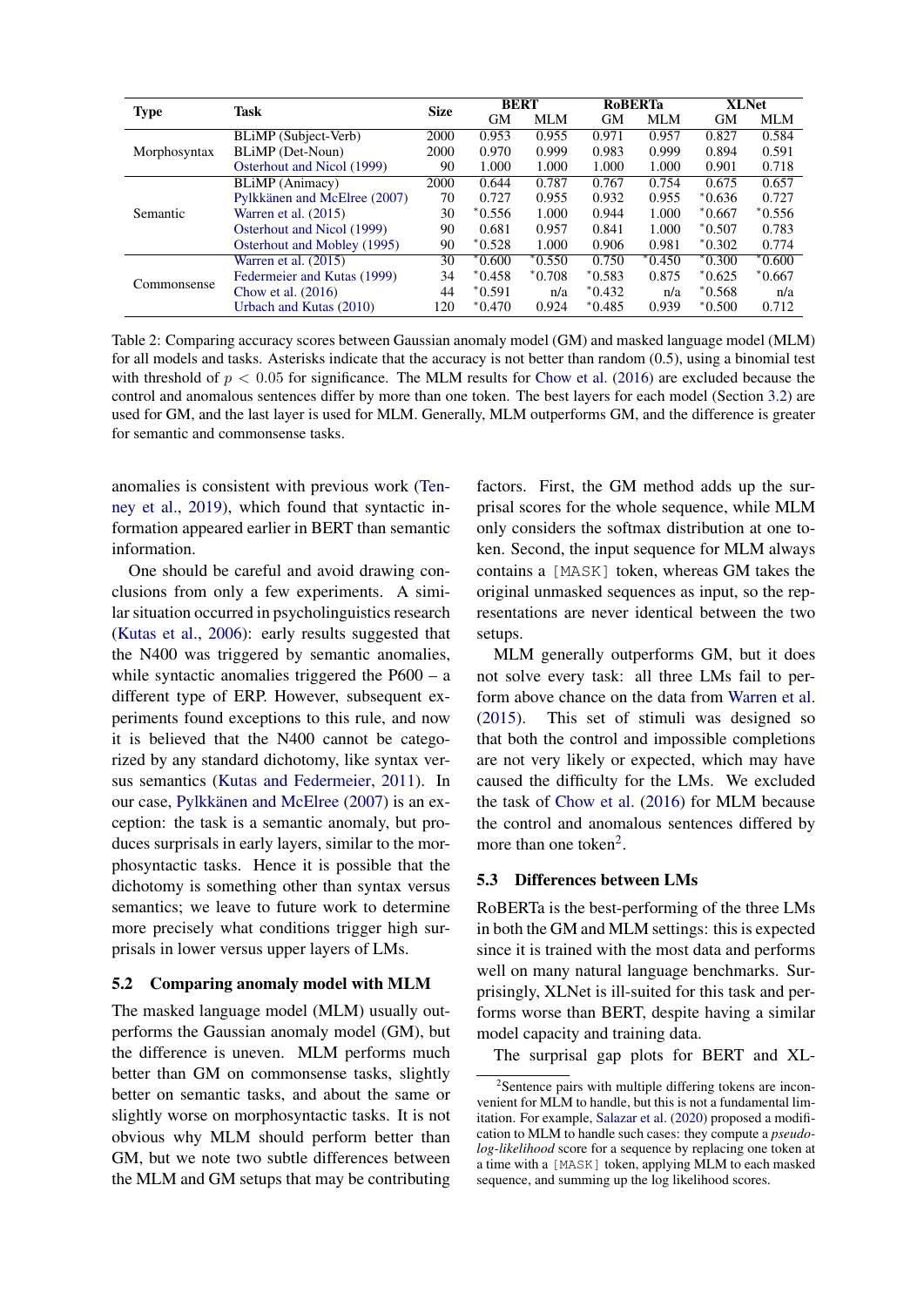Net (Appendix [C\)](#page-12-1) show some differences from RoBERTa: only morphosyntactic tasks produce out-of-domain embeddings in these two models, and not semantic or commonsense tasks. Evidently, how LMs behave when presented with anomalous inputs is dependent on model architecture and training data size; we leave exploration of this phenomenon to future work.

# 6 Conclusion

We use Gaussian models to characterize outof-domain embeddings at intermediate layers of Transformer language models. The model requires a relatively small amount of in-domain data. Our experiments reveal that out-of-domain points in lower layers correspond to low-frequency tokens, while grammatically anomalous inputs are out-of-domain in higher layers. Furthermore, morphosyntactic anomalies are recognized as out-ofdomain starting from lower layers compared to syntactic anomalies. Commonsense anomalies do not generate out-of-domain embeddings at any layer, even when the LM has a preference for the correct cloze completion. These results show that depending on the type of linguistic anomaly, LMs use different mechanisms to produce the output softmax distribution.

# Acknowledgements

We thank Julian Salazar and our anonymous reviewers for their helpful suggestions. YX is funded through an NSERC Discovery Grant, a SSHRC Insight Grant, and an Ontario ERA award. FR is supported by a CIFAR Chair in Artificial Intelligence.

# References

- <span id="page-8-11"></span>Márta Abrusán. 2019. Semantic anomaly, pragmatic infelicity, and ungrammaticality. *Annual Review of Linguistics*, 5:329–351.
- <span id="page-8-8"></span>Tianshi Cao, Chinwei Huang, David Yu-Tung Hui, and Joseph Paul Cohen. 2020. A benchmark of medical out of distribution detection. *arXiv preprint arXiv:2007.04250*.
- <span id="page-8-6"></span>Emmanuele Chersoni, Adria Torrens Urrutia, Philippe ` Blache, and Alessandro Lenci. 2018. Modeling violations of selectional restrictions with distributional semantics. In *Proceedings of the Workshop on Linguistic Complexity and Natural Language Processing*, pages 20–29.
- <span id="page-8-2"></span>Noam Chomsky. 1957. *Syntactic Structures*. Mouton and Co.
- <span id="page-8-13"></span>Wing-Yee Chow, Cybelle Smith, Ellen Lau, and Colin Phillips. 2016. A "bag-of-arguments" mechanism for initial verb predictions. *Language, Cognition and Neuroscience*, 31(5):577–596.
- <span id="page-8-3"></span>Jacob Devlin, Ming-Wei Chang, Kenton Lee, and Kristina Toutanova. 2019. BERT: Pre-training of deep bidirectional transformers for language understanding. In *Proceedings of the 2019 Conference of the North American Chapter of the Association for Computational Linguistics: Human Language Technologies, Volume 1 (Long and Short Papers)*, pages 4171–4186.
- <span id="page-8-1"></span>Allyson Ettinger. 2020. What BERT is not: Lessons from a new suite of psycholinguistic diagnostics for language models. *Transactions of the Association for Computational Linguistics*, 8:34–48.
- <span id="page-8-12"></span>Kara D Federmeier and Marta Kutas. 1999. A rose by any other name: Long-term memory structure and sentence processing. *Journal of memory and Language*, 41(4):469–495.
- <span id="page-8-7"></span>Stefan L Frank, Leun J Otten, Giulia Galli, and Gabriella Vigliocco. 2015. The ERP response to the amount of information conveyed by words in sentences. *Brain and language*, 140:1–11.
- <span id="page-8-10"></span>Chengyue Gong, Di He, Xu Tan, Tao Qin, Liwei Wang, and Tie-Yan Liu. 2018. FRAGE: Frequencyagnostic word representation. In *Advances in neural information processing systems*, pages 1334–1345.
- <span id="page-8-0"></span>Kristina Gulordava, Piotr Bojanowski, Edouard Grave, ´ Tal Linzen, and Marco Baroni. 2018. Colorless green recurrent networks dream hierarchically. In *Proceedings of the 2018 Conference of the North American Chapter of the Association for Computational Linguistics: Human Language Technologies, Volume 1 (Long Papers)*, pages 1195–1205.
- <span id="page-8-9"></span>Lucas Torroba Hennigen, Adina Williams, and Ryan Cotterell. 2020. Intrinsic probing through dimension selection. In *Proceedings of the 2020 Conference on Empirical Methods in Natural Language Processing (EMNLP)*, pages 197–216.
- <span id="page-8-4"></span>John Hewitt and Christopher D Manning. 2019. A structural probe for finding syntax in word representations. In *Proceedings of the 2019 Conference of the North American Chapter of the Association for Computational Linguistics: Human Language Technologies, Volume 1 (Long and Short Papers)*, pages 4129–4138.
- <span id="page-8-5"></span>Jennifer Hu, Jon Gauthier, Peng Qian, Ethan Wilcox, and Roger Levy. 2020. A systematic assessment of syntactic generalization in neural language models. In *Proceedings of the 58th Annual Meeting of the Association for Computational Linguistics*, pages 1725–1744. Association for Computational Linguistics.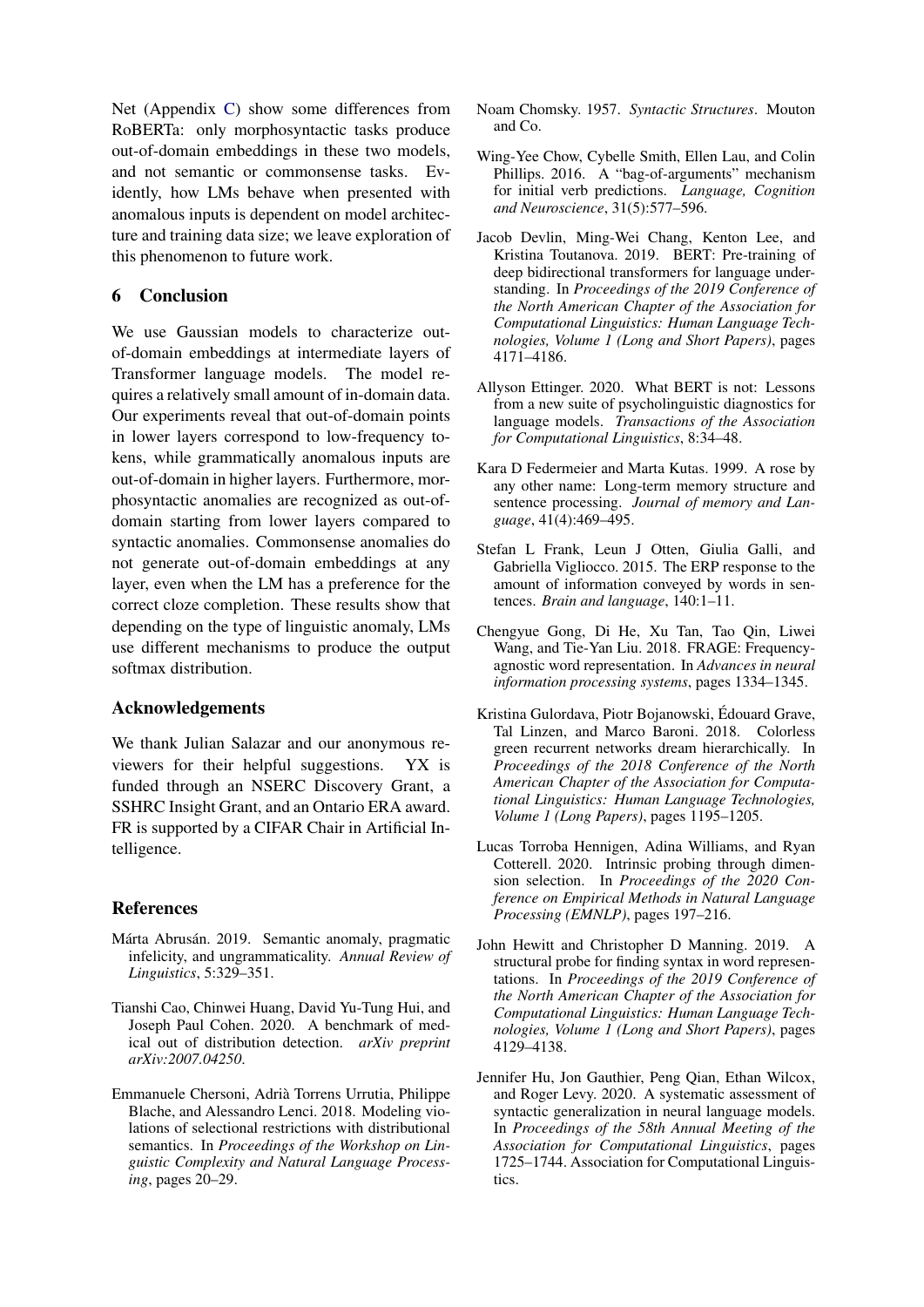- <span id="page-9-4"></span>MA Kelly, Yang Xu, Jesús Calvillo, and David Reitter. 2020. Which sentence embeddings and which layers encode syntactic structure? In *Cognitive Science*, pages 2375–2381.
- <span id="page-9-5"></span>Artur Kulmizev, Vinit Ravishankar, Mostafa Abdou, and Joakim Nivre. 2020. Do neural language models show preferences for syntactic formalisms? In *Proceedings of the 58th Annual Meeting of the Association for Computational Linguistics*, pages 4077– 4091.
- <span id="page-9-11"></span>Marta Kutas and Kara D Federmeier. 2011. Thirty years and counting: finding meaning in the N400 component of the event-related brain potential (ERP). *Annual review of psychology*, 62:621–647.
- <span id="page-9-0"></span>Marta Kutas, Cyma K Van Petten, and Robert Kluender. 2006. Psycholinguistics electrified II (1994– 2005). In *Handbook of psycholinguistics*, pages 659–724. Elsevier.
- <span id="page-9-6"></span>Ilia Kuznetsov and Iryna Gurevych. 2020. A matter of framing: The impact of linguistic formalism on probing results. In *Proceedings of the 2020 Conference on Empirical Methods in Natural Language Processing (EMNLP)*, pages 171–182. Association for Computational Linguistics.
- <span id="page-9-13"></span>Kimin Lee, Kibok Lee, Honglak Lee, and Jinwoo Shin. 2018. A simple unified framework for detecting outof-distribution samples and adversarial attacks. *Advances in Neural Information Processing Systems*, 31:7167–7177.
- <span id="page-9-15"></span>Geoffrey Neil Leech. 1992. 100 million words of English: the British National Corpus (BNC). *Language Research*, 28:1–13.
- <span id="page-9-1"></span>Yinhan Liu, Myle Ott, Naman Goyal, Jingfei Du, Mandar Joshi, Danqi Chen, Omer Levy, Mike Lewis, Luke Zettlemoyer, and Veselin Stoyanov. 2019. RoBERTa: A robustly optimized BERT pretraining approach. *arXiv preprint arXiv:1907.11692*.
- <span id="page-9-10"></span>Eleni Metheniti, Tim Van de Cruys, and Nabil Hathout. 2020. How relevant are selectional preferences for Transformer-based language models? In *Proceedings of the 28th International Conference on Computational Linguistics*, pages 1266–1278.
- <span id="page-9-7"></span>Alessio Miaschi, Dominique Brunato, Felice Dell'Orletta, and Giulia Venturi. 2020. Linguistic profiling of a neural language model. *The 28th International Conference on Computational Linguistics*, pages 745–756.
- <span id="page-9-12"></span>James Michaelov and Benjamin Bergen. 2020. How well does surprisal explain N400 amplitude under different experimental conditions? In *Proceedings of the 24th Conference on Computational Natural Language Learning*, pages 652–663.
- <span id="page-9-22"></span>Lee Osterhout and Linda A Mobley. 1995. Eventrelated brain potentials elicited by failure to agree. *Journal of Memory and language*, 34(6):739–773.
- <span id="page-9-21"></span>Lee Osterhout and Janet Nicol. 1999. On the distinctiveness, independence, and time course of the brain responses to syntactic and semantic anomalies. *Language and cognitive processes*, 14(3):283–317.
- <span id="page-9-14"></span>Alexander Podolskiy, Dmitry Lipin, Andrey Bout, Ekaterina Artemova, and Irina Piontkovskaya. 2021. Revisiting Mahalanobis distance for Transformerbased out-of-domain detection. In *35th AAAI Conference on Artificial Intelligence (AAAI 2021)*.
- <span id="page-9-18"></span>Mads Poulsen. 2012. The usefulness of the grammaticality–acceptability distinction in functional approaches to language. *Acta Linguistica Hafniensia*, 44(1):4–21.
- <span id="page-9-20"></span>Liina Pylkkänen and Brian McElree. 2007. An MEG study of silent meaning. *Journal of cognitive neuroscience*, 19(11):1905–1921.
- <span id="page-9-8"></span>Ella Rabinovich, Julia Watson, Barend Beekhuizen, and Suzanne Stevenson. 2019. Say anything: Automatic semantic infelicity detection in L2 English indefinite pronouns. In *Proceedings of the 23rd Conference on Computational Natural Language Learning (CoNLL)*, pages 77–86.
- <span id="page-9-2"></span>Anna Rogers, Olga Kovaleva, and Anna Rumshisky. 2021. A primer in BERTology: What we know about how BERT works. *Transactions of the Association for Computational Linguistics*, 8:842–866.
- <span id="page-9-16"></span>Julian Salazar, Davis Liang, Toan Q. Nguyen, and Katrin Kirchhoff. 2020. Masked language model scoring. In *Proceedings of the 58th Annual Meeting of the Association for Computational Linguistics*, pages 2699–2712. Association for Computational Linguistics.
- <span id="page-9-9"></span>Ryohei Sasano and Anna Korhonen. 2020. Investigating word-class distributions in word vector spaces. In *Proceedings of the 58th Annual Meeting of the Association for Computational Linguistics*, pages 3657–3666.
- <span id="page-9-17"></span>Bernhard Schölkopf, Robert C Williamson, Alex J Smola, John Shawe-Taylor, and John C Platt. 2000. Support vector method for novelty detection. In *Advances in neural information processing systems*, pages 582–588.
- <span id="page-9-3"></span>Ian Tenney, Dipanjan Das, and Ellie Pavlick. 2019. BERT rediscovers the classical NLP pipeline. In *Proceedings of the 57th Annual Meeting of the Association for Computational Linguistics*, pages 4593– 4601.
- <span id="page-9-23"></span>Thomas P Urbach and Marta Kutas. 2010. Quantifiers more or less quantify on-line: ERP evidence for partial incremental interpretation. *Journal of Memory and Language*, 63(2):158–179.
- <span id="page-9-19"></span>Tessa Warren, Evelyn Milburn, Nikole D Patson, and Michael Walsh Dickey. 2015. Comprehending the impossible: what role do selectional restriction violations play? *Language, cognition and neuroscience*, 30(8):932–939.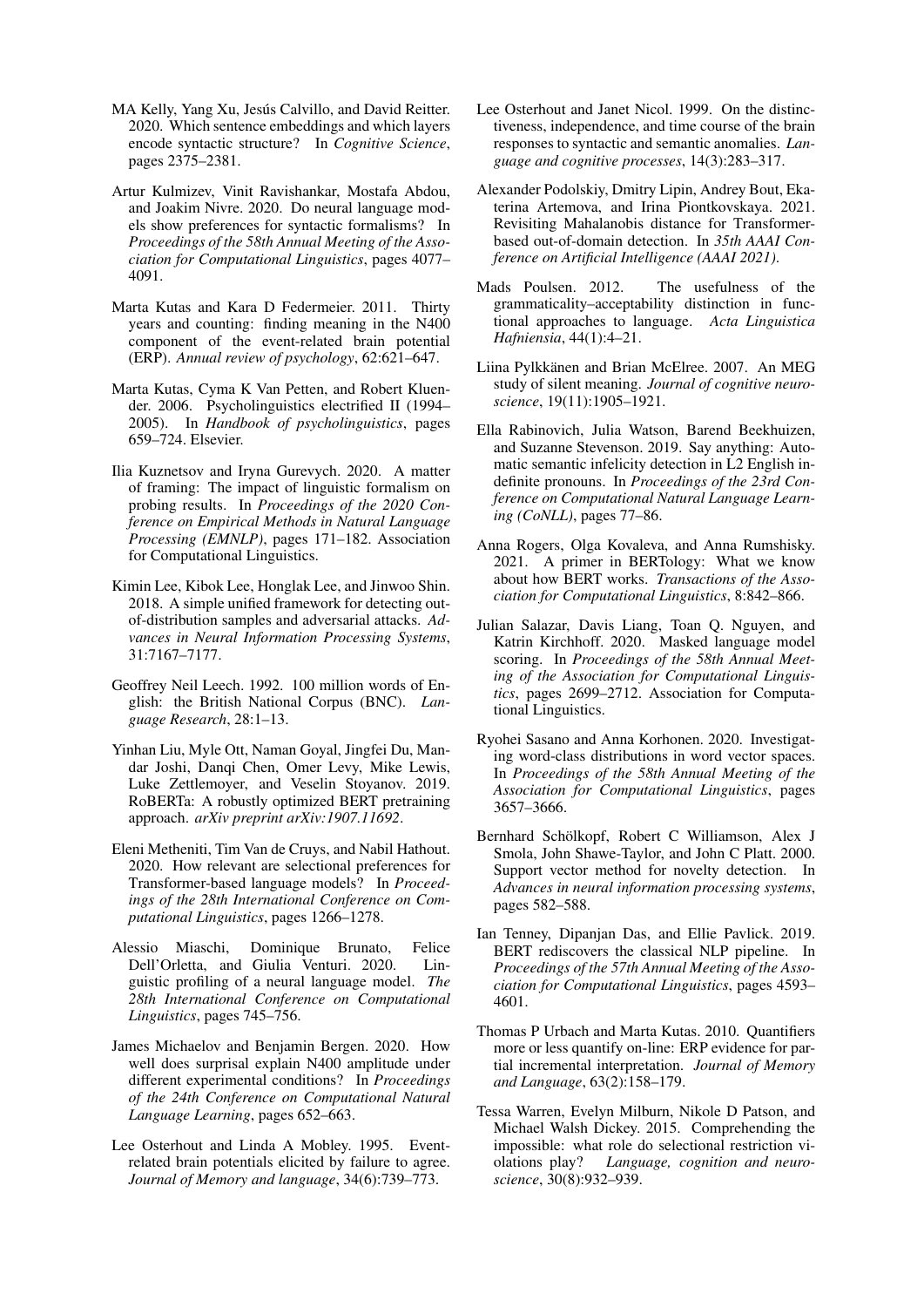- <span id="page-10-0"></span>Alex Warstadt, Alicia Parrish, Haokun Liu, Anhad Mohananey, Wei Peng, Sheng-Fu Wang, and Samuel R Bowman. 2020. BLiMP: The benchmark of linguistic minimal pairs for English. *Transactions of the Association for Computational Linguistics*, 8:377– 392.
- <span id="page-10-2"></span>Alex Warstadt, Amanpreet Singh, and Samuel R Bowman. 2019. Neural network acceptability judgments. *Transactions of the Association for Computational Linguistics*, 7:625–641.
- <span id="page-10-3"></span>Thomas Wolf, Julien Chaumond, Lysandre Debut, Victor Sanh, Clement Delangue, Anthony Moi, Pierric Cistac, Morgan Funtowicz, Joe Davison, Sam Shleifer, et al. 2020. Transformers: State-of-theart natural language processing. In *Proceedings of the 2020 Conference on Empirical Methods in Natural Language Processing: System Demonstrations*, pages 38–45.
- <span id="page-10-1"></span>Zhilin Yang, Zihang Dai, Yiming Yang, Jaime Carbonell, Russ R Salakhutdinov, and Quoc V Le. 2019. XLNet: Generalized autoregressive pretraining for language understanding. In *Advances in neural information processing systems*, pages 5753–5763.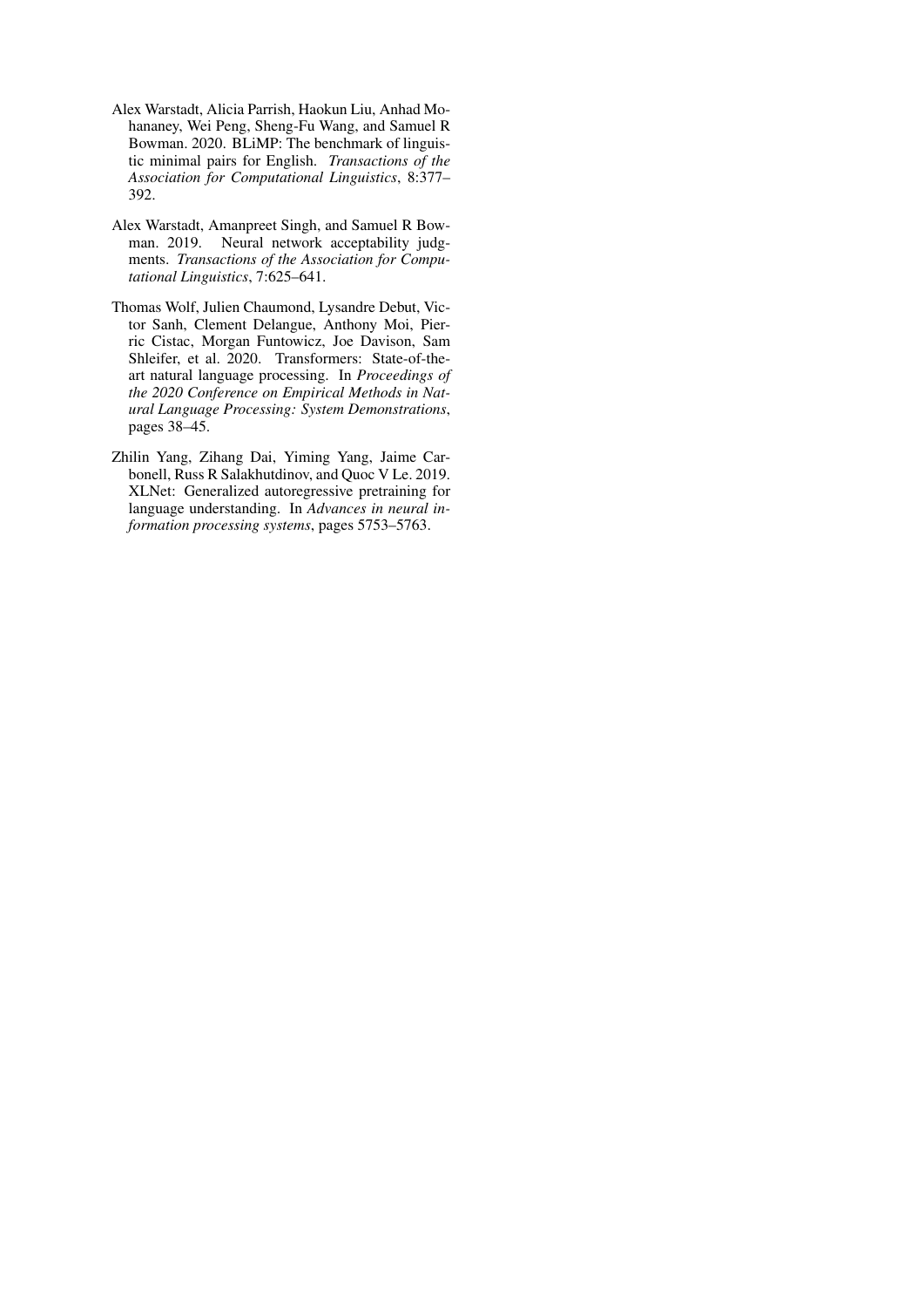# <span id="page-11-0"></span>A Ablation experiments on Gaussian model

We compare some variations to our methodology of training the Gaussian model. All of these variations are evaluated on the full BLiMP dataset. In each experiment, (unless otherwise noted) the language model is RoBERTa-base, using the secondto-last layer, and the Gaussian model has a full covariance matrix trained with 1000 sentences from the BNC corpus.

Covariance matrix. We vary the type of covariance matrix (Table [3\)](#page-11-1). Diagonal and spherical covariance matrices perform worse than with the full covariance matrix; this may be expected, as the full matrix has the most trainable parameters.

<span id="page-11-1"></span>

| Covariance | Accuracy |
|------------|----------|
| Full       | 0.830    |
| Diagonal   | 0.755    |
| Spherical  | 0.752    |

Table 3: Varying the type of covariance matrix in the Gaussian model.

Gaussian mixture models. We try GMMs with up to 16 mixture components (Table [4\)](#page-11-2). We observe a small increase in accuracy compared to a single Gaussian, but the difference is too small to justify the increased training time.

<span id="page-11-2"></span>

| <b>Components</b>     | Accuracy |
|-----------------------|----------|
|                       | 0.830    |
| $\mathcal{D}_{\cdot}$ | 0.841    |
| 4                     | 0.836    |
| 8                     | 0.849    |
| 16                    | 0.827    |

Table 4: Using Gaussian mixture models (GMMs) with multiple components.

Genre of training text. We sample from genres of BNC (each time with 1000 sentences) to train the Gaussian model (Table [5\)](#page-11-3). The model performed worse when trained with the academic and spoken genres, and about the same with the fiction and news genres, perhaps because their vocabularies and grammars are more similar to those in the BLiMP sentences.

One-class SVM. We try replacing the Gaussian model with a one-class SVM (Schölkopf et al., [2000\)](#page-9-17), another popular model for anomaly detection. We use the default settings from scikit-learn

<span id="page-11-3"></span>

| Genre       | Accuracy |
|-------------|----------|
| Academic    | 0.797    |
| Fiction     | 0.840    |
| <b>News</b> | 0.828    |
| Spoken      | 0.795    |
| A11         | 0.830    |

Table 5: Effect of the genre of training data.

<span id="page-11-4"></span>with three kernels (Table [6\)](#page-11-4), but it performs worse than the Gaussian model on all settings.

| Kernel                  | Score |
|-------------------------|-------|
| <b>R</b> <sub>R</sub> F | 0.738 |
| Linear                  | 0.726 |
| Polynomial              | 0.725 |

Table 6: Using 1-SVM instead of GMM, with various kernels.

Sentence aggregation. Instead of Equation [5,](#page-2-2) we try defining sentence-level surprisal as the maximum surprisal among all tokens (Table [7\)](#page-11-5):

$$
\text{surprisal}(s_1, \cdots, s_n) = \max_{i=1}^n G_i; \qquad (10)
$$

<span id="page-11-5"></span>however, this performs worse than using the sum of token surprisals.

| <b>Aggregation Accuracy</b> |       |
|-----------------------------|-------|
| Sum                         | 0.830 |
| Max                         | 0.773 |

Table 7: Two sentence-level aggregation strategies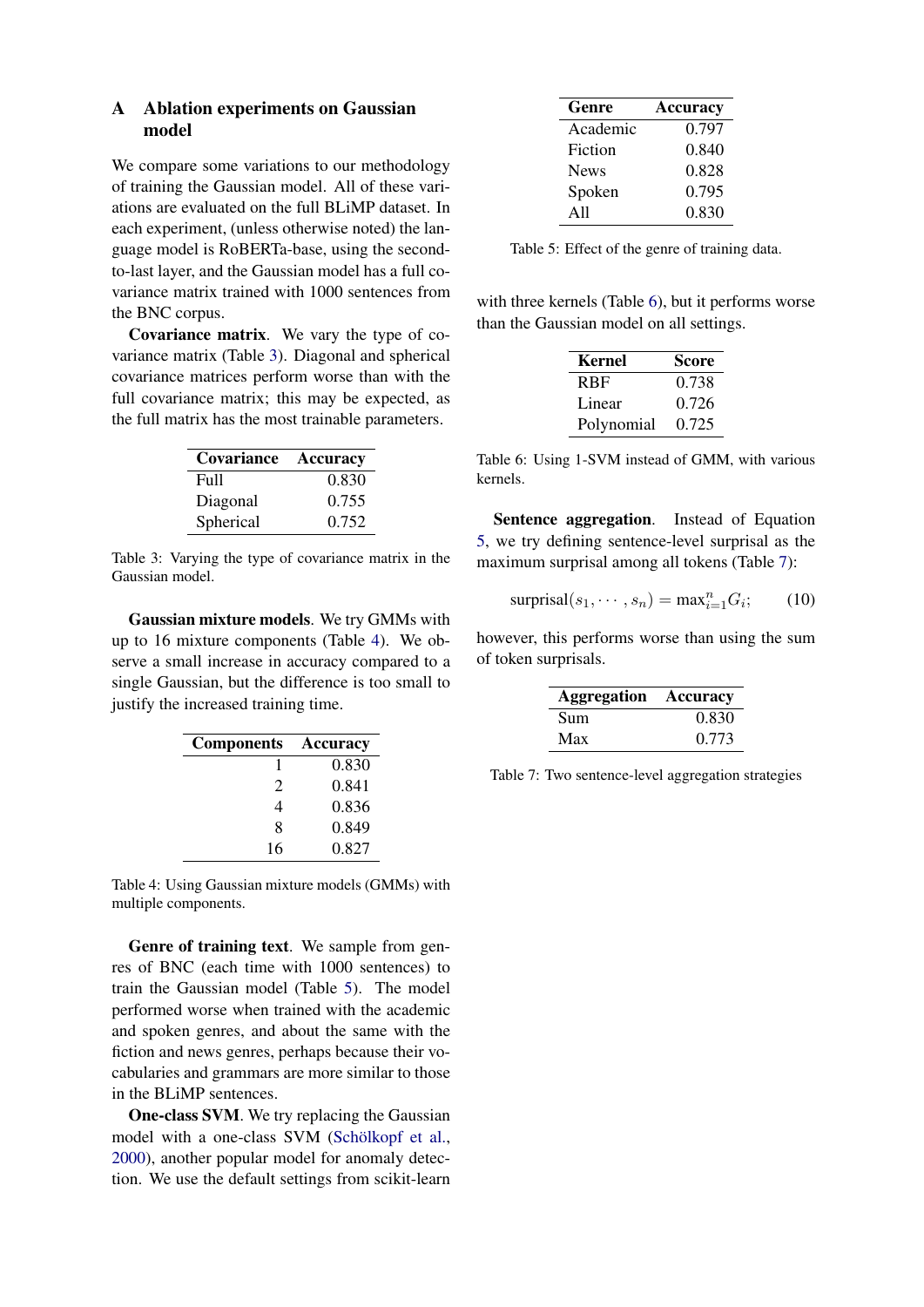## <span id="page-12-0"></span>B PCA plots of infrequent tokens

We feed a random selection of BNC sentences into RoBERTa and use PCA to visualize the distribution of rare and frequent tokens at different layers (Figure [5\)](#page-12-2). In all cases, we find that infrequent tokens occupy a different region of the embedding space from frequent tokens, similar to what [Gong](#page-8-10) [et al.](#page-8-10) [\(2018\)](#page-8-10) observed for static word vectors. This is consistent with the correlation between tokenlevel surprisal and frequency (Figure [3\)](#page-4-0), although the decrease in correlation towards upper layers is not apparent in the PCA plots.

# <span id="page-12-1"></span>C Surprisal gap for BERT and XLNet

Figures [6](#page-13-0) and [7](#page-13-1) plot the surprisal gaps using the BERT and XLNet models; data and algorithms are identical to the RoBERTa model (Figure [4\)](#page-6-0). The Gaussian model is only sensitive to morphosyntactic anomalies, and not to semantic and commonsense ones.

<span id="page-12-2"></span>



Layer: 7



Layer: 10



Figure 5: PCA plot of randomly sampled RoBERTa embeddings at layers 1, 4, 7, and 10. Points are colored by token frequency: "Rare" means the 20% least frequent tokens, and "Frequent" is the other 80%.